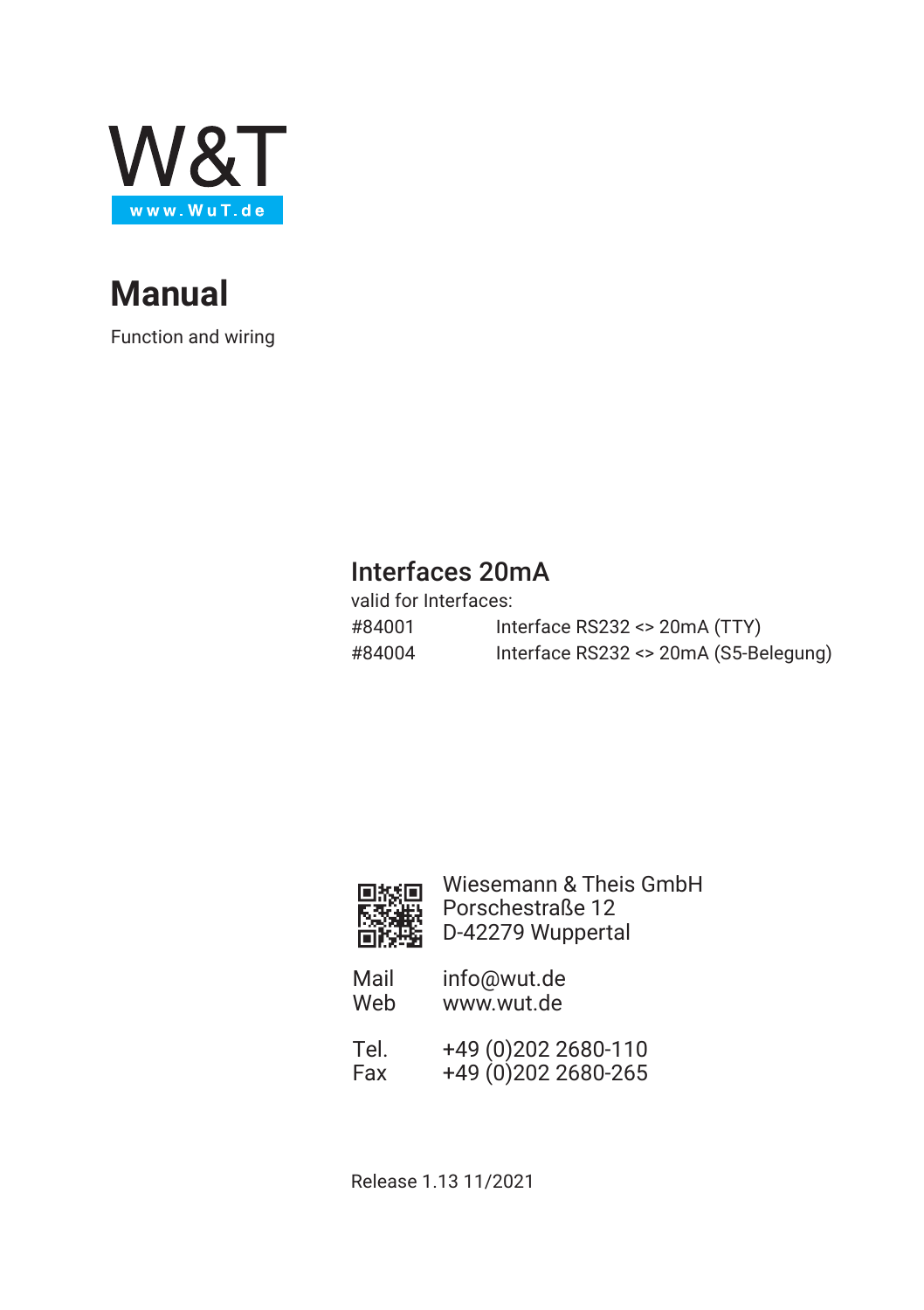# **Content**

## Interface Converter RS 232 <> 20 mA, #84001 ........................ 8

## S5 Interface Cable RS 232 <> 20 mA, #84004...................... 11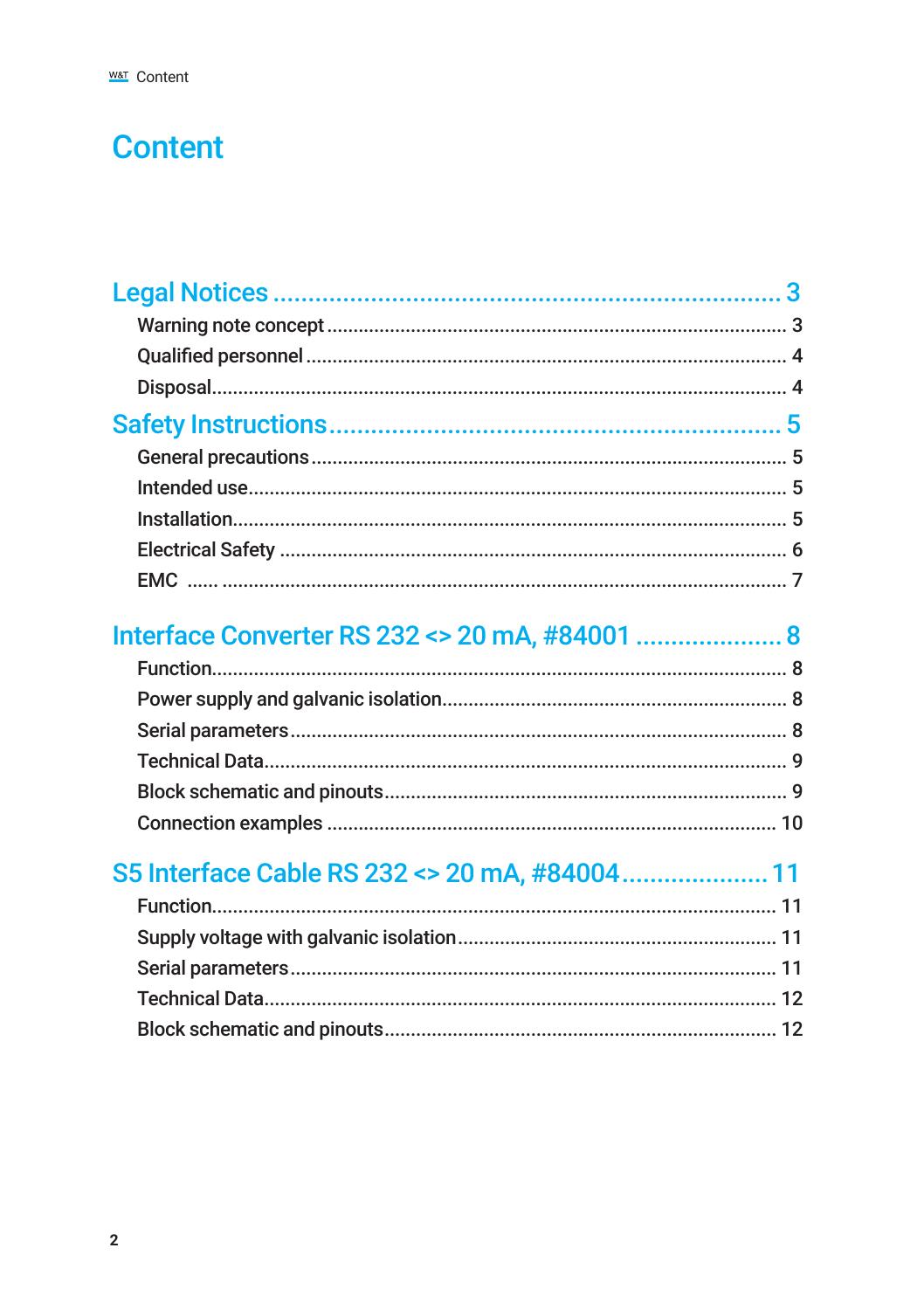## <span id="page-2-0"></span>Legal Notices

Since we can make mistakes, none of our statements should be used without chekking. Please let us know of any mistakes or misunderstandings you are aware of, so that we can recognize and eliminate them quickly.

Perform work on and with W&T products only as described here and only if you have read and understood the manual fully. Unauthorized use can result in hazards. We are not liable for the consequences of unauthorized use. When in doubt, check with us or consult your dealer!

#### Warning note concept

This manual contains notes which must be observed for your personal safety and to prevent equipment damage. The notes are called out with a warning triangle. Depending on the hazard level the warning notes are represented in decreasing order of hazard as follows:

#### **ADANGER**

Indicates a hazard which will result in death or serious injury if no appropriate safety measures are taken.

#### **AWARNING**

Indicates a hazard which can result in death or serious injury if no appropriate safety measures are taken.

#### **ACAUTION**

Indicates a hazard which can result in slight injury if no appropriate safety measures are taken.

#### **ANOTE**

Indicates a hazard which can result in equipment damage if no appropriate safety measures are taken.

When multiple hazard levels are present the warning note for the highest level is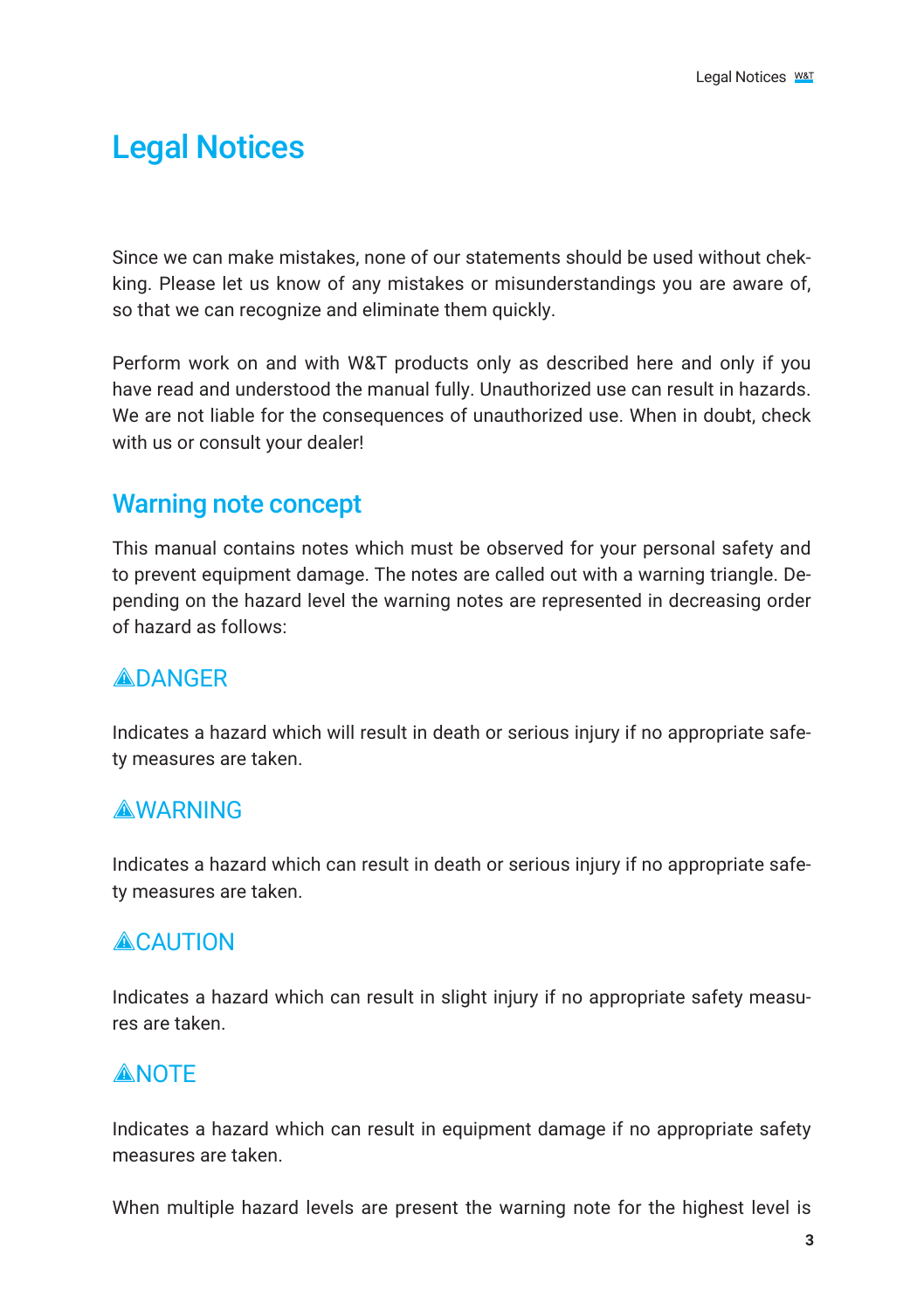<span id="page-3-0"></span>used. If the warning triangle for personal injury is used, then a warning for equipment damage may also be added in the same warning note.

## Qualified personnel

The product described in this manual may be installed and placed in operation only by personnel who are qualified for the respective task.

In addition the documentation for the respective task must be followed, especially the safety and warning notes included in it.

Qualified personnel have received training and experience which enable them to recognize risks associated with handling the described products and to avoid possible hazards.

### **Disposal**

Electronic devices may not be disposed of with household waste, but rather be brought to a proper electronics waste disposal facility.

*A complete Declaration of Conformity for the described devices can be found on the respective datasheet pages on the W&T Homepage at http://www.wut.de.*

## Symbole auf dem Produkt

| Symbol | Explanation                                                                                                                                  |
|--------|----------------------------------------------------------------------------------------------------------------------------------------------|
|        | CE mark                                                                                                                                      |
|        | The product conforms to the requirements of<br>the relevant EU Directives.                                                                   |
|        | <b>WEEE</b> mark                                                                                                                             |
|        | The product may not be disposed of with nor-<br>mal waste, but rather in accordance with local<br>disposal regulations for electrical scrap. |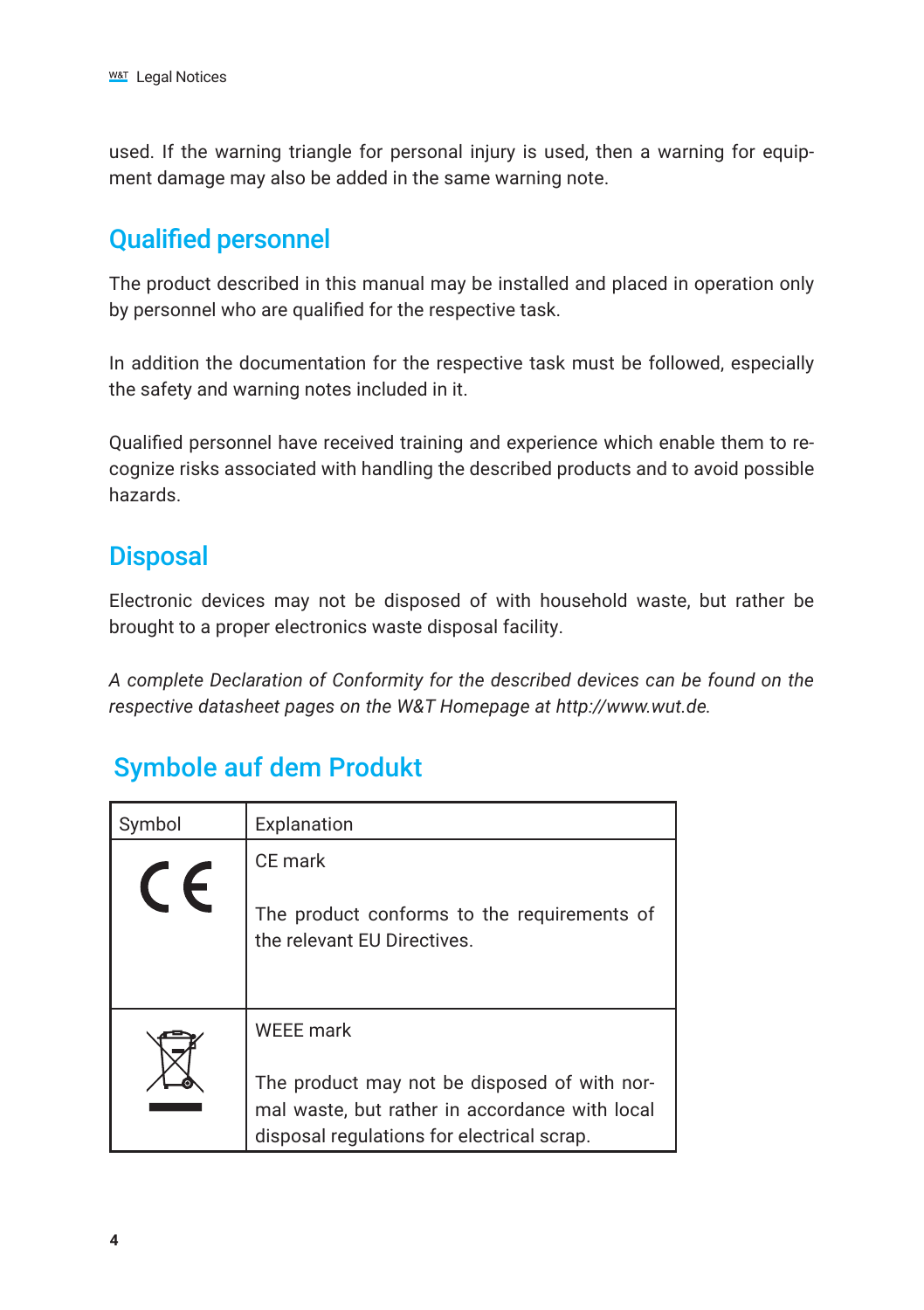# <span id="page-4-0"></span>Safety Instructions

#### General precautions

#### **ACAUTION**

This manual is intended for the installer of the described interface and must be read and understood before beginning any work.

The interfaces are to be installed and placed in service only by an electrical specialist.

## Intended use

#### **ACAUTION**

The intended use of the interfaces is the use in accordance with the information provided in the manual.

The devices may be operated only using the maximum permitted connection values according to the technical data. Any other use or modification is considered to be improper.

#### **Installation**

#### **ACAUTION**

Before beginning any work on the devices, the power supply of the devices to be connected via the interface must be completely disconnected by suitable measures. Make sure that the devices cannot be turned on again accidentally!

Please do not install the interface in places with high moisture or near water.

Please do not install the devices in places with high ambient temperature or near heat sources. Please refer to the specification of the maximum ambient temperature.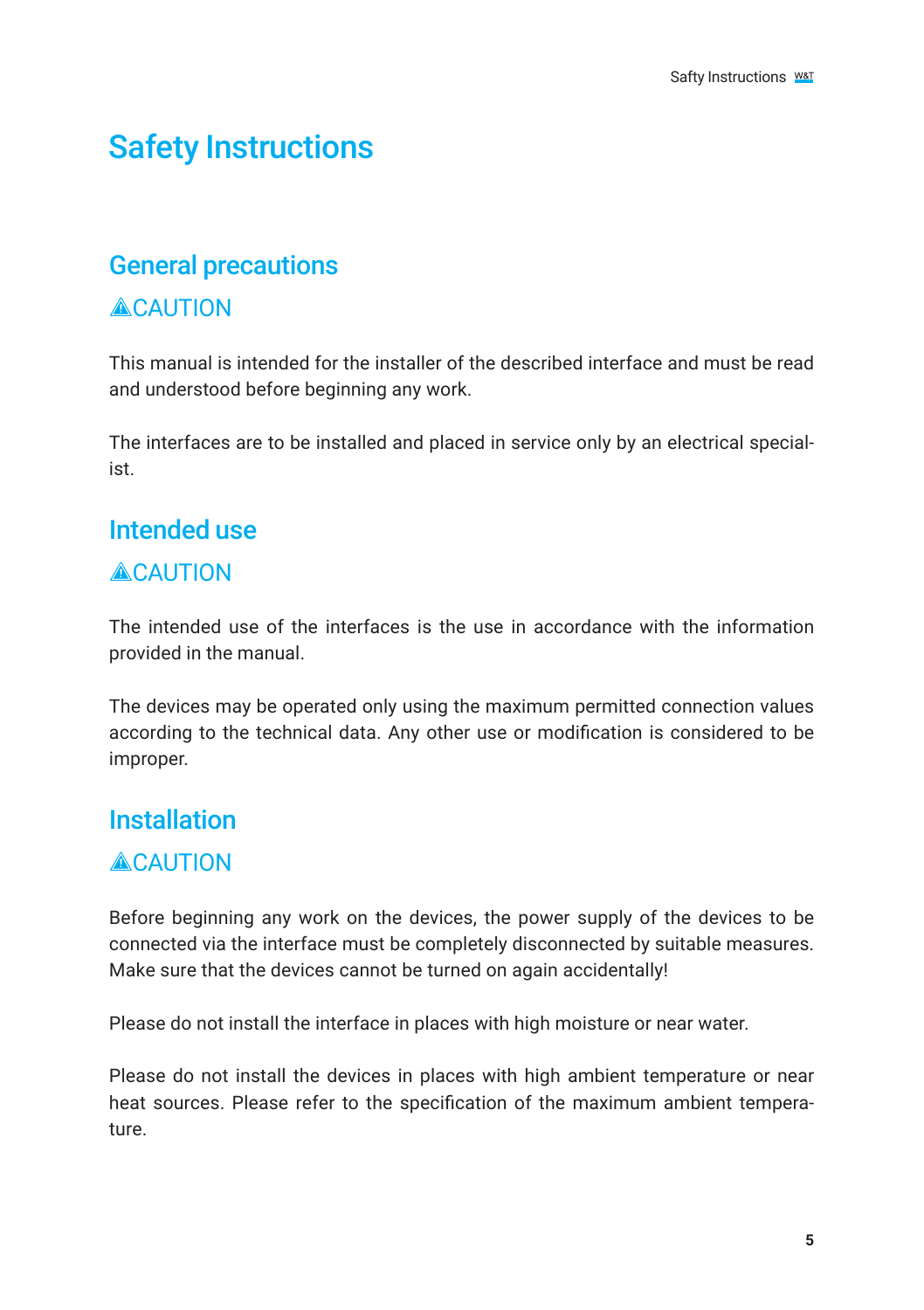## <span id="page-5-0"></span>Electrical Safety

#### **A**Danger

Both ports of the interfaces are isolated from each other with a dielectric strength of 1kV (#84001 or 4kV (84004) DC.

This allow the interfaces to suppress compensation currents which can flow as a result of potential differences between the connected devices when directly copper connections are used. Such currents can cause interference with data transmission or even destroy the interfaces.

*The galvanic isolation of the interfaces described in this manual are designed for protecting the serial ports and for ensuring noise-free data transmission in noisy environments. Use of the devices to protect persons against contact with hazardous voltages is not permitted. For safety-critical galvanic isolation, please contact us.*

Make sure that there is enough space between the cables leading to the serial ports of the interfaces to avoid any potential flashovers between the cables.

Protection of operating personnel and the equipment is only assured if the devices are used according to their intended purpose. Any other use than described in the manuals may compromise the safety and function of the interfaces and the connected systems.

If a fault is unable to be eliminated, the devices must be taken out of service and protected against accidental startup.

Responsibility for adhering to the local prevailing safety regulations lies with the operator.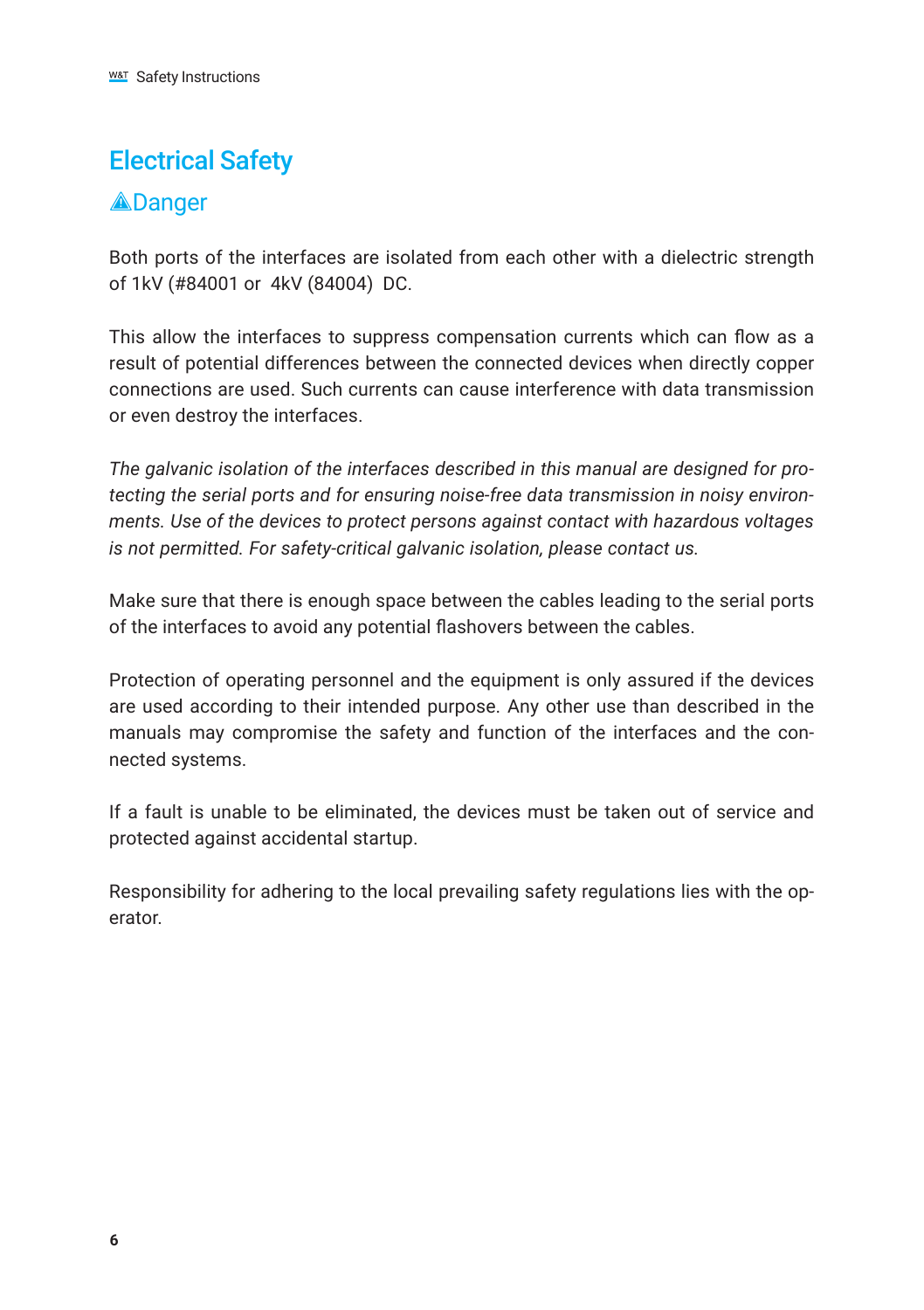## <span id="page-6-0"></span>EMC **A NOTE**

All W&T RS232 isolators meet the limits for noise immunity in industrial environments as well as emissions in commercial and residential areas, so that use of these converters is not subject to any EMC based restrictions.

To ensure compliance with the EMC standards, shielded signal cables must be used.

If the RS232 isolator is part of an integrated solution, the installer must ensure that the entire system complies with the EMC guidelines.

*A complete Declaration of Conformity for the described devices can be found on the respective datasheet pages on the W&T Homepage at http://www.wut.de.*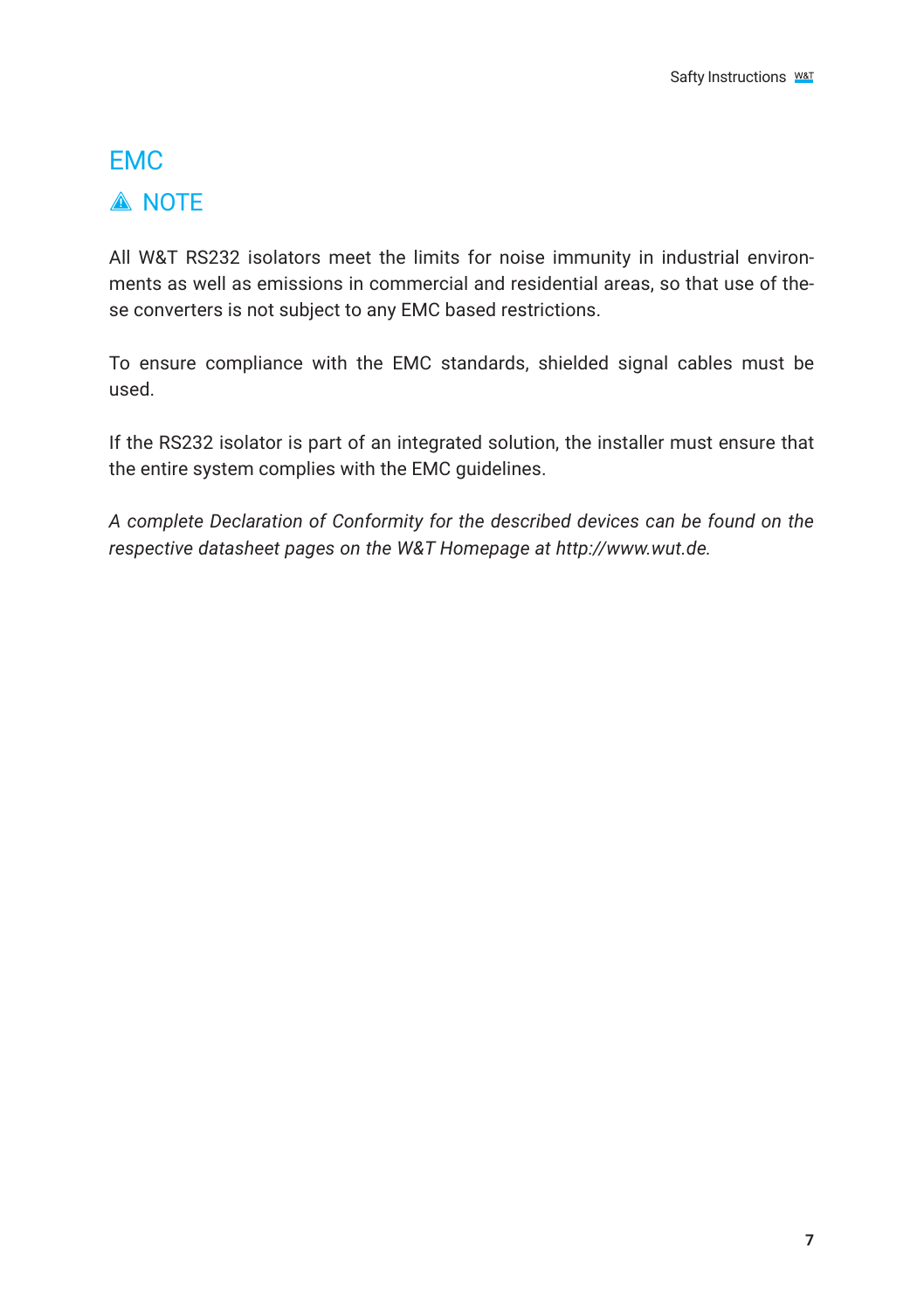# <span id="page-7-0"></span>Interface Converter RS 232 <> 20 mA, #84001

### Function

The W&T Compact Interface 84001 enables bi-directional communication between RS232 devices and active or passive 20 mA components. The interface converts one data line in each direction and in passive mode provides galvanic isolation between the RS232 and 20 mA side with an isolation voltage of 1 kV.

The interface can be used as an active or passive 20 mA component. In active mode the interface provides the loop current for the respective 20 mA loop, whereas in passive mode the connected device must provide the loop current. The mode can be set independently for both loops depending on the external wiring of the interface. Examples for wiring the interface in active and passive mode can be found in the connection examples on the following pages.

The LEDs integrated into the converter allow you to verify correct wiring of the 20 mA input. The green LED indicates correct current flow in the receiving loop, whereas the red LED comes on when the polarity is reversed.

### Power supply and galvanic isolation

The interface is powered by the included power supply, which must be connected regardless of which mode the interface is operated in.

Both interface ports are optocoupler isolated from each other in passive mode with an isolation voltage of min. 1000V RMS.

#### Serial parameters

It is not necessary to configure the interface for the serial transmission parameters (baud rate, data format and parity). The transmission speed can be selected as desired between 0 and 19,200 baud.

On the RS232 side the hardware handshake lines CTS and DSR are set at the enable level, so that the interface can operate directly on RS232 ports with DTE configuration without any additional jumpers.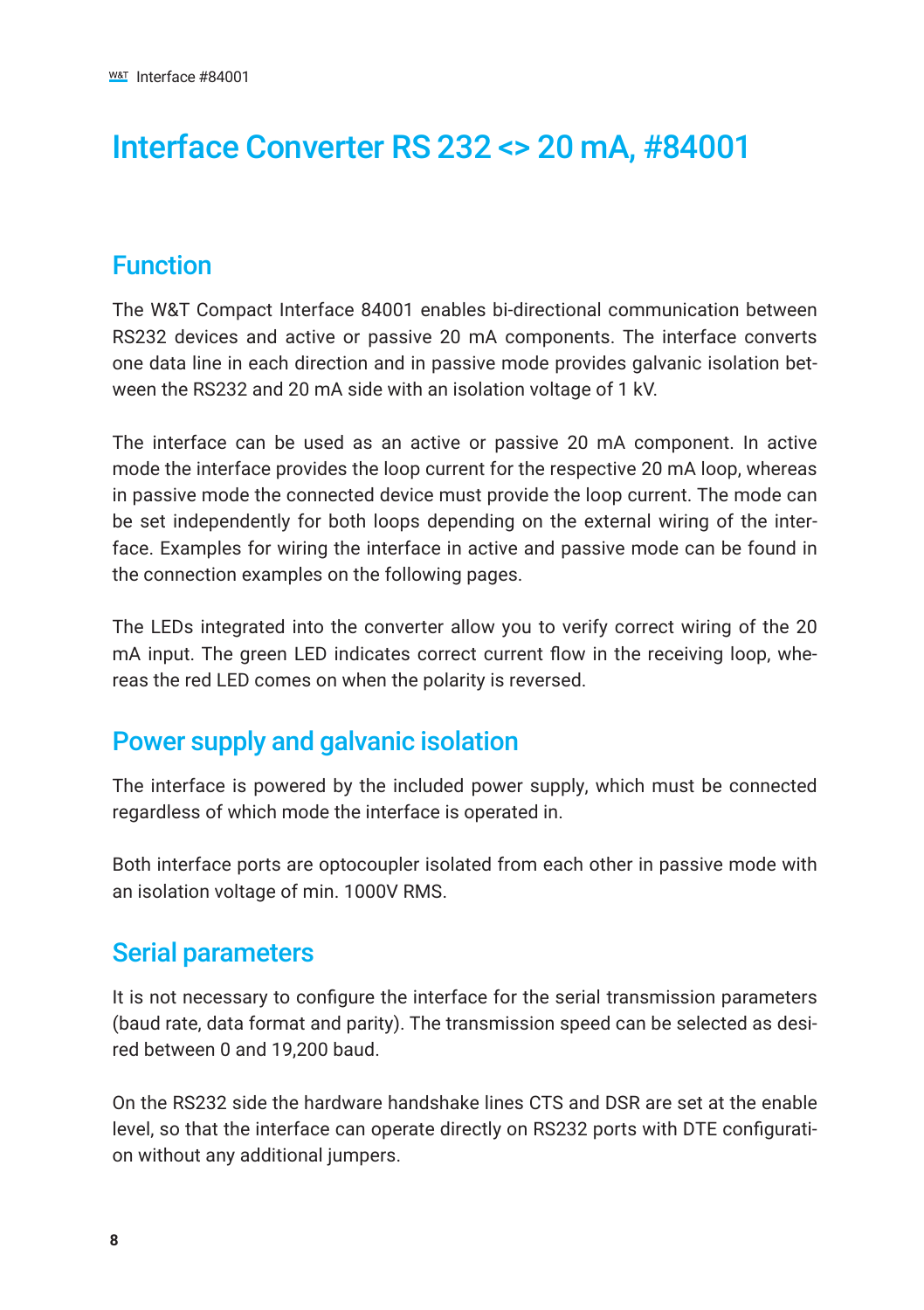## <span id="page-8-0"></span>Technical Data

| Operating modes: | active and passive mode for both        |
|------------------|-----------------------------------------|
|                  | loops can be set separately             |
| Data format:     | any format                              |
| Signal lines:    | RxD, TxD                                |
| Isolation:       | min. 1 kV in passive mode               |
| Baud rate:       | 019,200 baud                            |
| RS232 adapter:   | 25-pin male SUB-D connector, DCE pinout |
| 20 mA adapter:   | 25-pin female SUB-D connector           |
| Power supply:    | supplied power adapter                  |
|                  | 230V AC, 50Hz - 5V DC, 250mA            |
| Housing:         | Small plastic housing, 63 x 54 x 16 mm  |
| Weight:          | approx. 270 g incl. power adapter       |
| Delivery:        | RS232 <> 20 mA interface compact        |
|                  | power adapter                           |
|                  | 25-pin gender changer female/female     |
|                  |                                         |

## Block schematic and pinouts

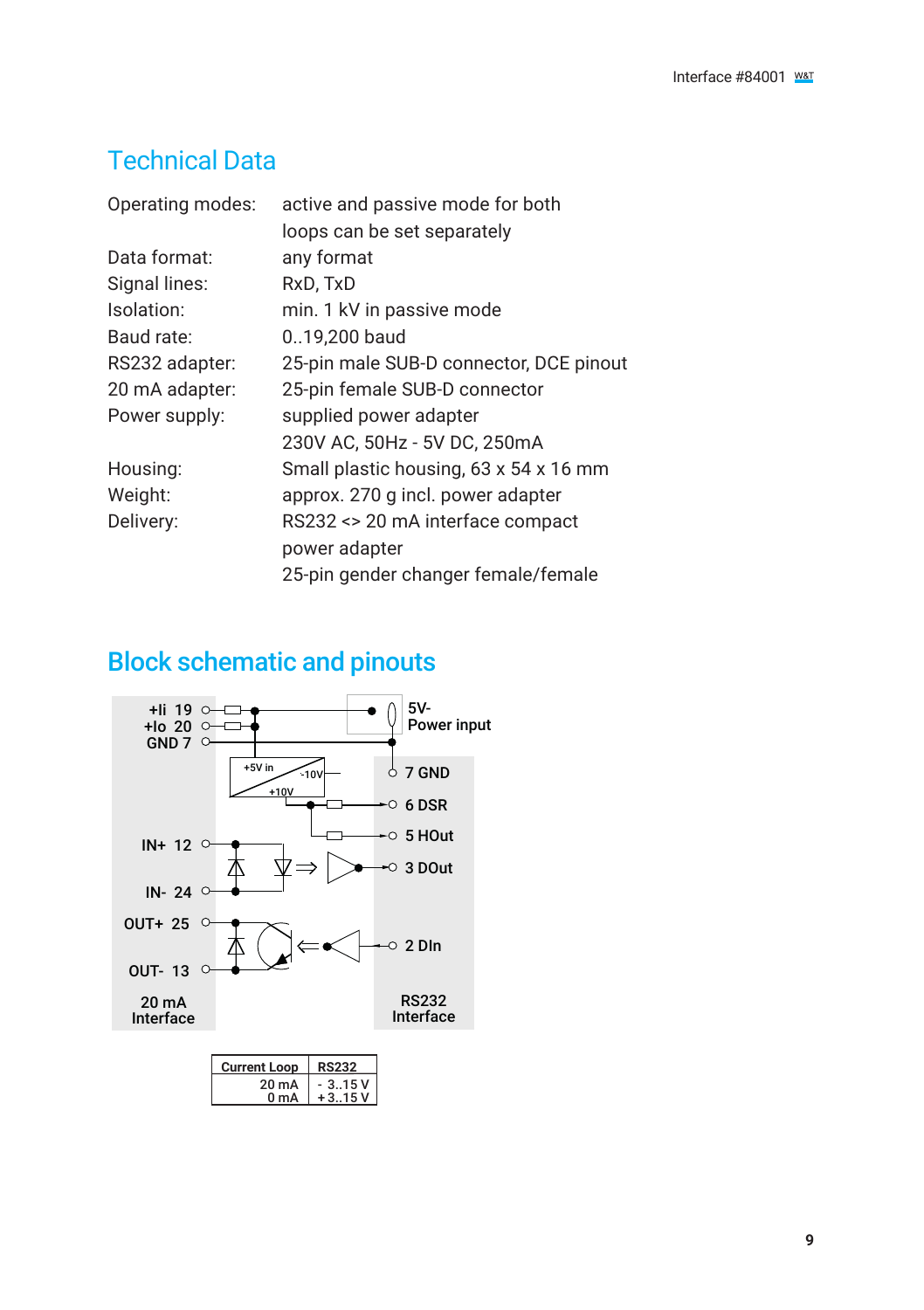### <span id="page-9-0"></span>Connection examples:





**IN channel passiv**



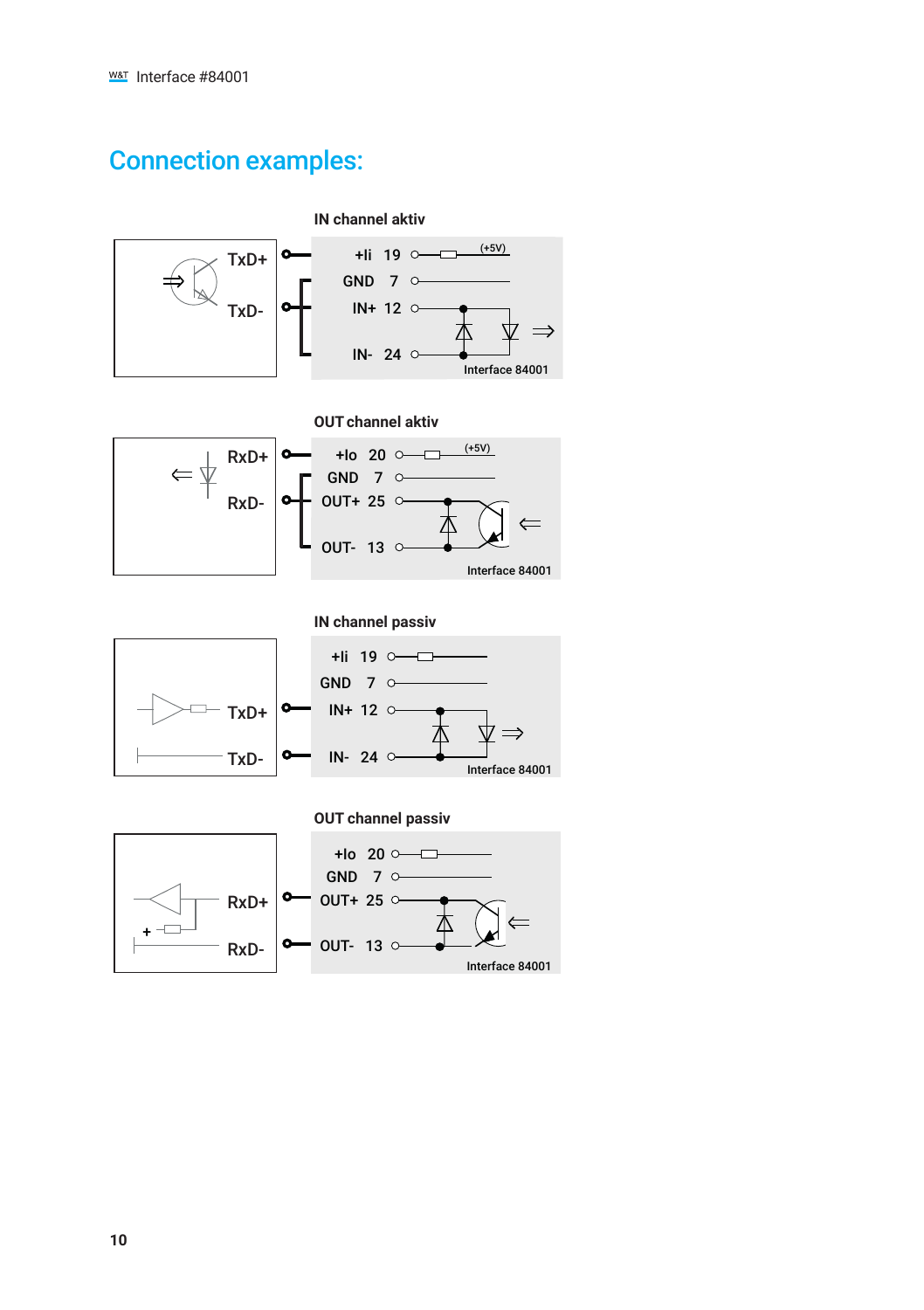# <span id="page-10-0"></span>S5 Interface Cable RS 232 <> 20 mA, #84004

### Function

The Model 84004 cable interface converts an RS232 interface into a passive current loop interface while providing a 20 mA data channel in each direction. The converter is intended exclusively for connecting active current loop devices which provide the loop current for both the Rx loop and the Tx loop. To connect passive devices, use the W&T Universal Interface RS232 <> 20 mA models 84001 or 84201.

The cable is connector-compatible with PC's having a 9-pin RS232 port and with the Siemens automation device families S5 100U, S5 115U, S5 135U and S5 155U (programming port).

The included adapter also allows you to use the cable in PCs with a 25-pin port.

## Supply voltage with galvanic isolation

The interface is powered from the connected signal lines and therefore needs no external power supply. This makes the converter ideal for mobile applications.

Both ports on the interface are galvanically (opto-coupler) isolated from each other with an isolation voltage of min 4000 volts RMS.

## Serial parameters

It is not necessary to configure the interface for the serial transmission parameters (baud rate, data format and parity). The transmission speed can be selected as desired between 1200 and 57,600 baud. The corresponding hardware handshake lines are jumpered on the RS232 side, so that the interface of the connected RS232 device is enabled.